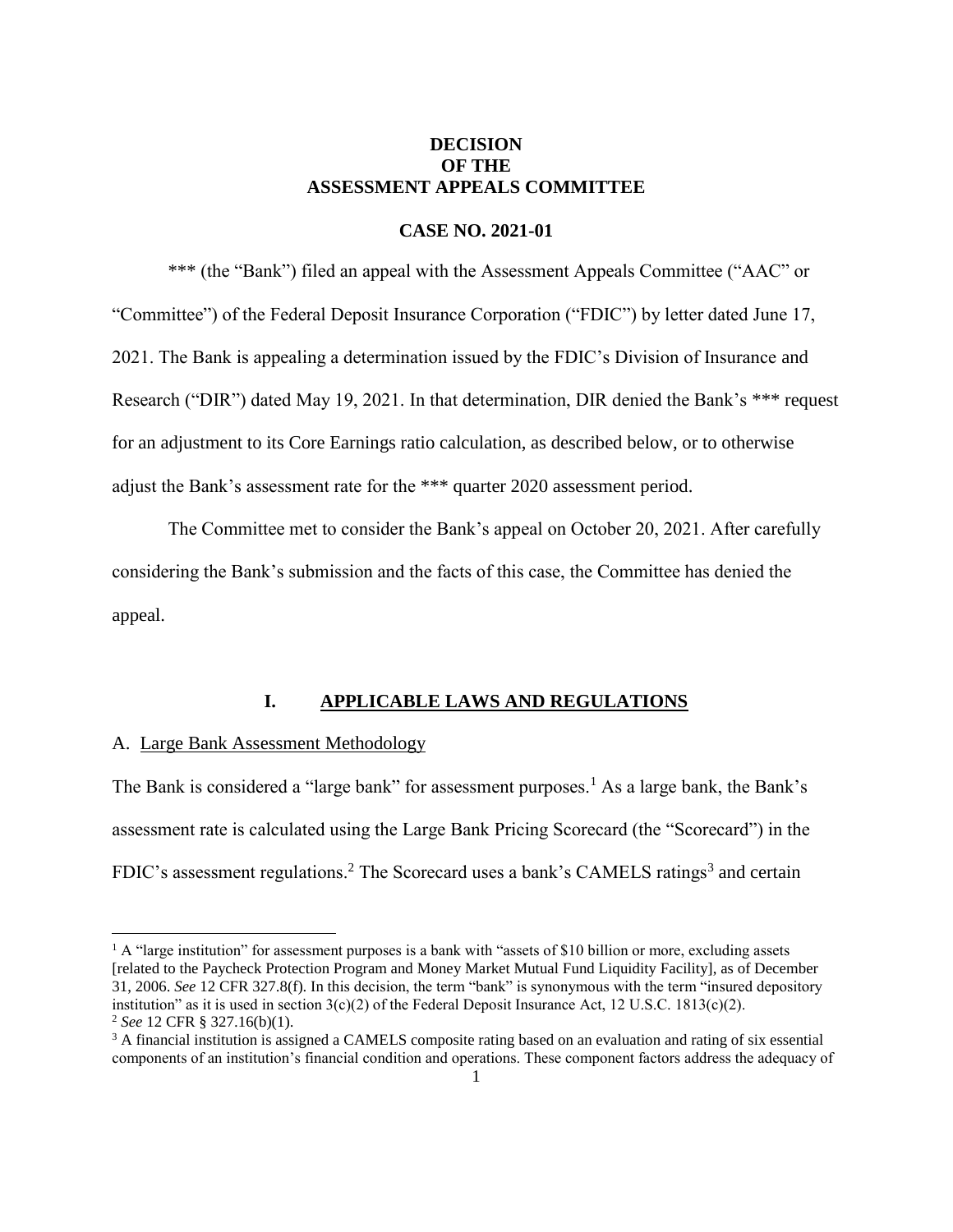forward-looking financial ratios to calculate a total score.<sup>4</sup> The total score is then converted to the bank's initial assessment rate, which is subject to a series of additional adjustments to arrive at a total assessment rate.<sup>5</sup> To calculate the amount of a bank's quarterly assessment, the total assessment rate is divided by four and then multiplied by the bank's assessment base.

One of the ratios used to calculate a bank's total score is the Core Earnings/Average Quarter-end Total Assets ratio, or simply the Core Earnings ratio.<sup>6</sup> Core earnings are defined as net income less extraordinary items and tax-adjusted realized gains and losses on available-forsale and held-to-maturity securities, adjusted for mergers.<sup>7</sup> The ratio takes a four-quarter sum of merger-adjusted core earnings and divides it by an average of five quarter-end total assets (most recent and four prior quarters).<sup>8</sup> Any loan loss provision required under United States Generally Accepted Accounting Principles ("GAAP") that reduces net income reported on the Bank's Consolidated Reports of Condition and Income ("Call Report") would thus affect its Core Earnings ratio.

## B. Request for Assessment Review and Adjustment

A bank that believes the assessment rate provided by the FDIC is incorrect and seeks to change it must submit a written request for review of its assessment within 90 days from the date the assessment being challenged appears on the institution's quarterly invoice.<sup>9</sup> Upon completion of the review, the Director of DIR shall promptly notify the institution in writing of his or her

capital (C), the quality of assets (A), the capability of management (M), the quality and level of earnings (E), the adequacy of liquidity (L), and sensitivity to market risk (S).

<sup>4</sup> *See* 12 CFR § 327.16(b)(1).

<sup>5</sup> *Id*. 6 *Id*.

<sup>7</sup> *See* Appendix A to Subpart A of Part 327, VI. Description of Scorecard Measures.

<sup>8</sup> *Id*.

 $9$  12 C.F.R. § 327.4(c).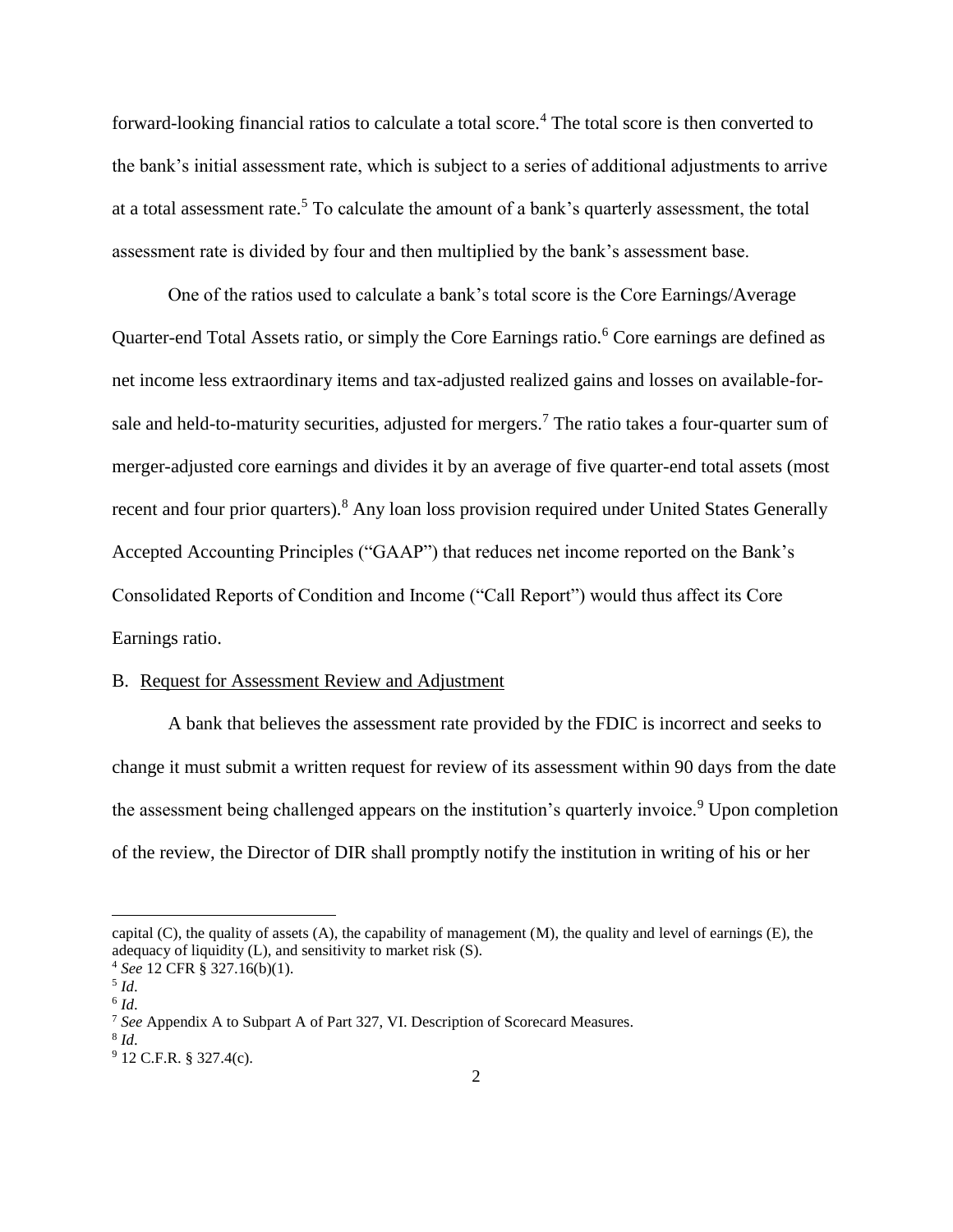determination of whether a change is warranted.<sup>10</sup> If the institution requesting review disagrees with DIR's determination, it may appeal to the Committee.<sup>11</sup>

In addition to requesting a review of its assessment, a large bank may also request a total score adjustment under the *Assessment Rate Adjustment Guidelines for Large and Highly Complex Institutions* ("Adjustment Guidelines").<sup>12</sup> As further described in the Adjustment Guidelines, the FDIC may adjust a large bank's total score up or down by no more than 15 points, based upon significant risk factors that may not be adequately captured in the Scorecard.<sup>13</sup> The Adjustment Guidelines also provide that a bank's total will be adjusted only if the comprehensive analysis of a bank's risk factors warrant a material adjustment of the institution's score.<sup>14</sup> For the purpose of the Adjustment Guidelines, a material adjustment is an adjustment of five points or more.<sup>15</sup>

## C. Standard of Review for Appeal to the AAC

Under the Guidelines for Appeals of Deposit Insurance Assessment Determinations, the burden of proof as to all matters at issue in this appeal rests with the Bank.<sup>16</sup> While the FDIC's assessment regulations do not provide for an individualized methodology for calculating a bank's assessment rate or, more specifically, for modifying the calculation of the Core Earnings ratio, the Committee at times has considered whether unique circumstances—generally circumstances

<sup>10</sup> *Id*.

 $11$  *Id.* 

<sup>12</sup> *See* 76 Fed. Reg. 57992, 57994 (Sept. 19, 2011).

<sup>13</sup> *Id*.

 $^{14}$  *Id.* 

 $^{15}$  *Id.* 

<sup>&</sup>lt;sup>16</sup> *See* Guidelines for Appeals of Deposit Insurance Assessment Determinations, Paragraph H, 77 Fed. Reg. 17,055, 17,060 (Mar. 23, 2012).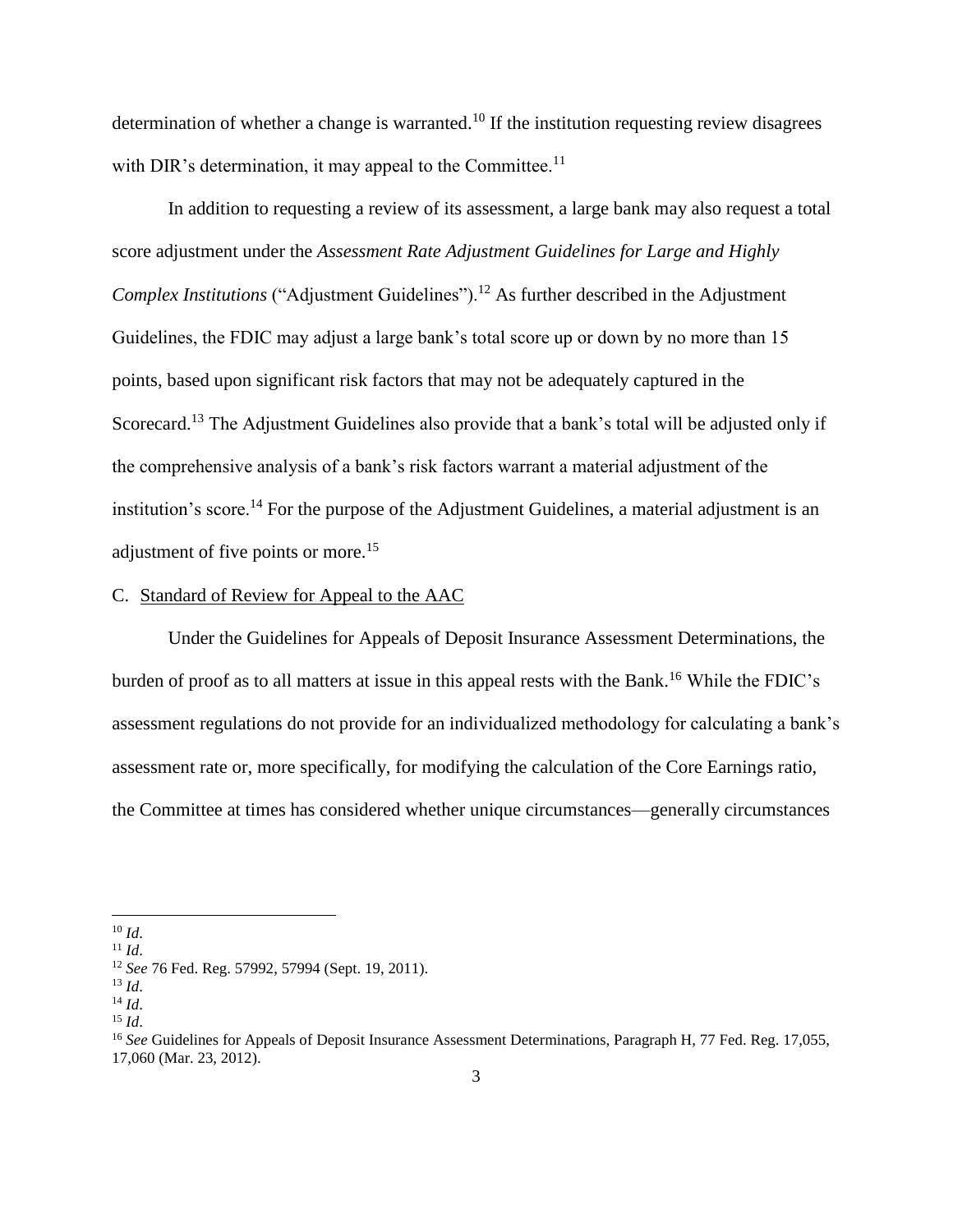beyond a bank's control—prevented a bank from complying with the relevant regulations.<sup>17</sup> The Committee also has at times considered whether application of the regulations in a particular case would be inequitable.<sup>18</sup> For the reasons set forth in Section IV below, the Committee concludes that the circumstances of this case do not warrant the relief requested.

# **II. FACTUAL AND PROCEDURAL BACKGROUND**

\*\*\* is a \*\*\* bank. As of \*\*\*, it had approximately \*\*\* in total assets. As a large bank under the assessment regulations, the Bank's assessment rate is calculated using the large bank Scorecard. Its \*\*\* quarter 2020 assessment invoice totaled \*\*\*.

In a letter to the Director of DIR, dated \*\*\*\*, the Bank requested review of its assessment rate for each assessment period between the \*\*\* quarter of 2020 through the \*\*\* quarter of 2021. The Bank explained that, in \*\*\*, it completed a merger with \*\*\* and acquired \*\*\* branches from \*\*\*, which resulted in the Bank acquiring loans that were not purchased credit deteriorated ("PCD"), also referred to as non-purchased credit-deteriorated ("non-PCD") loans.<sup>19</sup> The Current

 $\overline{a}$ 

<sup>&</sup>lt;sup>17</sup> *See, e.g.*, Case Nos. 2002-02 (granting relief where the terrorist attacks on September 11, 2001, prevented the bank from consummating a previously arranged transaction that would have made the bank well capitalized on the cutoff date); and 2004-02 (granting relief where the primary federal regulator's delay in granting a needed approval prevented the bank from consummating a previously arranged transaction that would have made the bank well capitalized on the cutoff date). *But see, e.g.*, Case Nos. 2004-06 (denying bank's appeal to upgrade its capital evaluation, in part, because the bank was correctly assigned to a lower capital group based on its Call Report data); 2008-02 (denying bank's appeal to upgrade its capital evaluation because the timing circumstances related to the bank's public stock offering process, which the bank argued caused its capital ratio to fall, was in the full discretion of the bank and not based on any regulatory constraint); 2009-01 (denying bank's appeal to upgrade its capital evaluation because there was no unusual delay in approval of the bank's capital plan by its primary federal regulator and that the decision to hold certain securities that were declining in value was in the bank's control). <sup>18</sup> *See, e.g.*, AAC Case No. 2009-01; AAC Case No. 2008-02; AAC Case No. 2004-06.

<sup>&</sup>lt;sup>19</sup> The term "non-PCD loans" is the industry terminology for purchased loans that do not meet FASB's definition of a "Purchased Financial Assets with Credit Deterioration," which FASB defines as financial assets "that as of the date of acquisition have experienced a more-than-insignificant deterioration in credit quality since origination, as determined by an acquirer's assessment." *See* FASB Accounting Standards Codification Master Glossary. Thus, "non-PCD loans" refers to purchased financial assets that have *not* been determined to have a more than insignificant credit deterioration at the time of acquisition.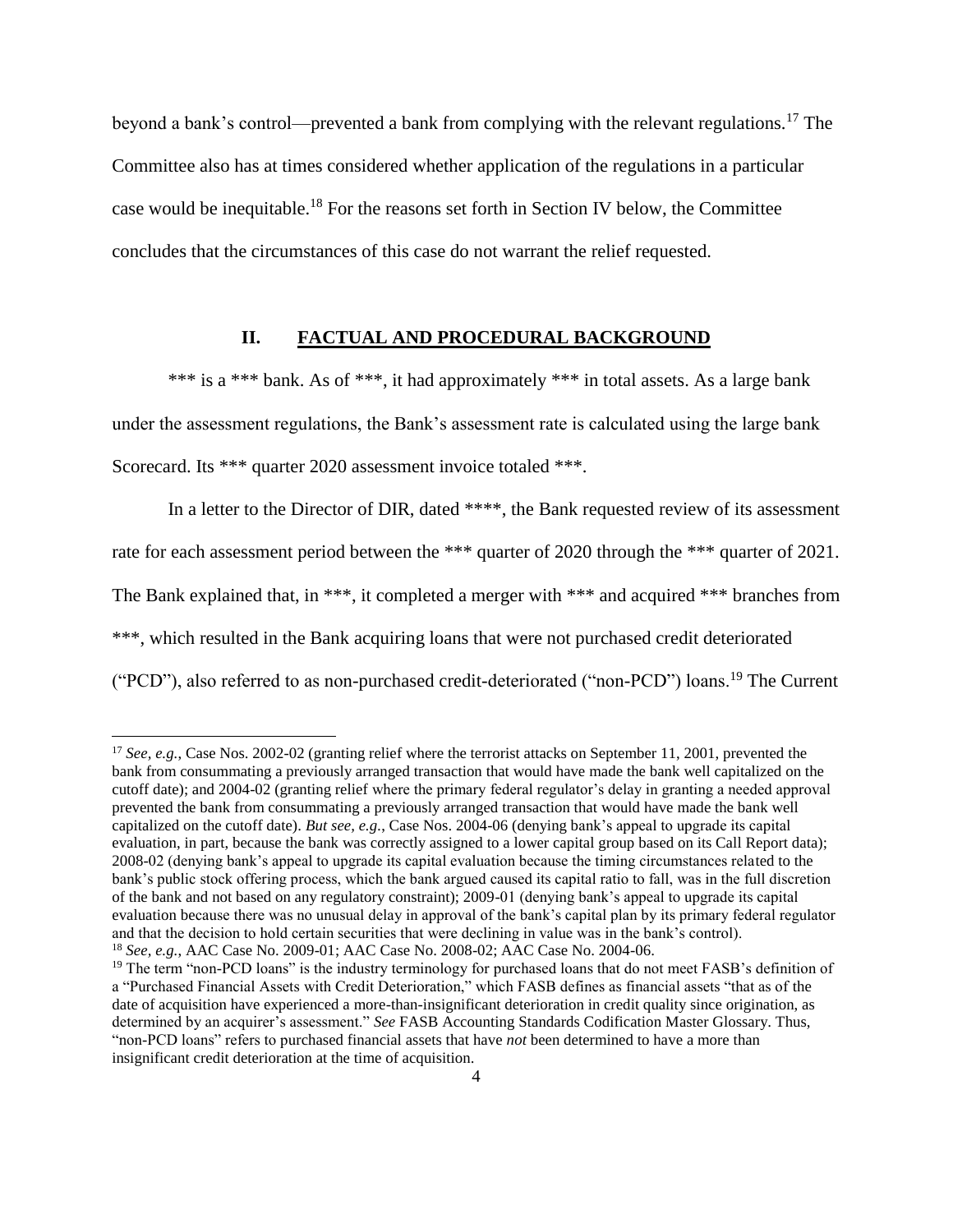Expected Credit Losses<sup>20</sup> ("CECL") accounting standard issued by the Financial Accounting Standards Board ("FASB") in 2016, required the Bank to assign a fair value to the non-PCD loan portfolio and to also establish an allowance for credit losses on day-one of the acquisition.

The Bank asserted that, because it adhered to the CECL standard by marking the acquired non-PCD loans to fair value and also recording an allowance for credit losses, there was a "double counting" of expenses that lowered the Bank's net income and Core Earnings ratio. The Bank therefore requested that DIR make "an adjustment to its Core Earnings calculation to remove the double counting since it does not reflect additional risk to the Bank or the FDIC's Deposit Insurance Fund."<sup>21</sup> The Bank calculated that the assessment adjustment should total approximately \*\*\* over \*\*\* quarters starting in \*\*\* through \*\*\*.<sup>22</sup> The Bank, however, did not assert that the FDIC applied the assessment regulations incorrectly.

By letter dated May 19, 2021, DIR denied the Bank's request for review.<sup>23</sup> DIR's response stated that the financial ratios used to determine a bank's assessment rate are defined in the FDIC assessment regulations and calculated using data from the Bank's Call Report, which the FDIC used to correctly calculate the Bank's Core Earnings ratio as provided by those regulations. DIR also stated that granting the Bank's request would provide an adjustment not prescribed by the assessment regulations and that has not been provided to other banks in similar circumstances. DIR also considered whether the Bank would be eligible for an assessment rate

 $\overline{a}$ 

<sup>20</sup> FASB Accounting Standards Update No. 2016-13, Financial Instruments—Credit Losses (Topic 326): Measurement of Credit Losses on Financial Instruments.

<sup>&</sup>lt;sup>21</sup> \*\*\* request for review, \*\*\*.

<sup>22</sup> *Id.*

<sup>&</sup>lt;sup>23</sup> At the time of its initial request, the Bank had only received an invoice for the \*\*\* quarter 2020. Accordingly, DIR's denial was specific to the Bank's \*\*\* quarter 2020 assessment.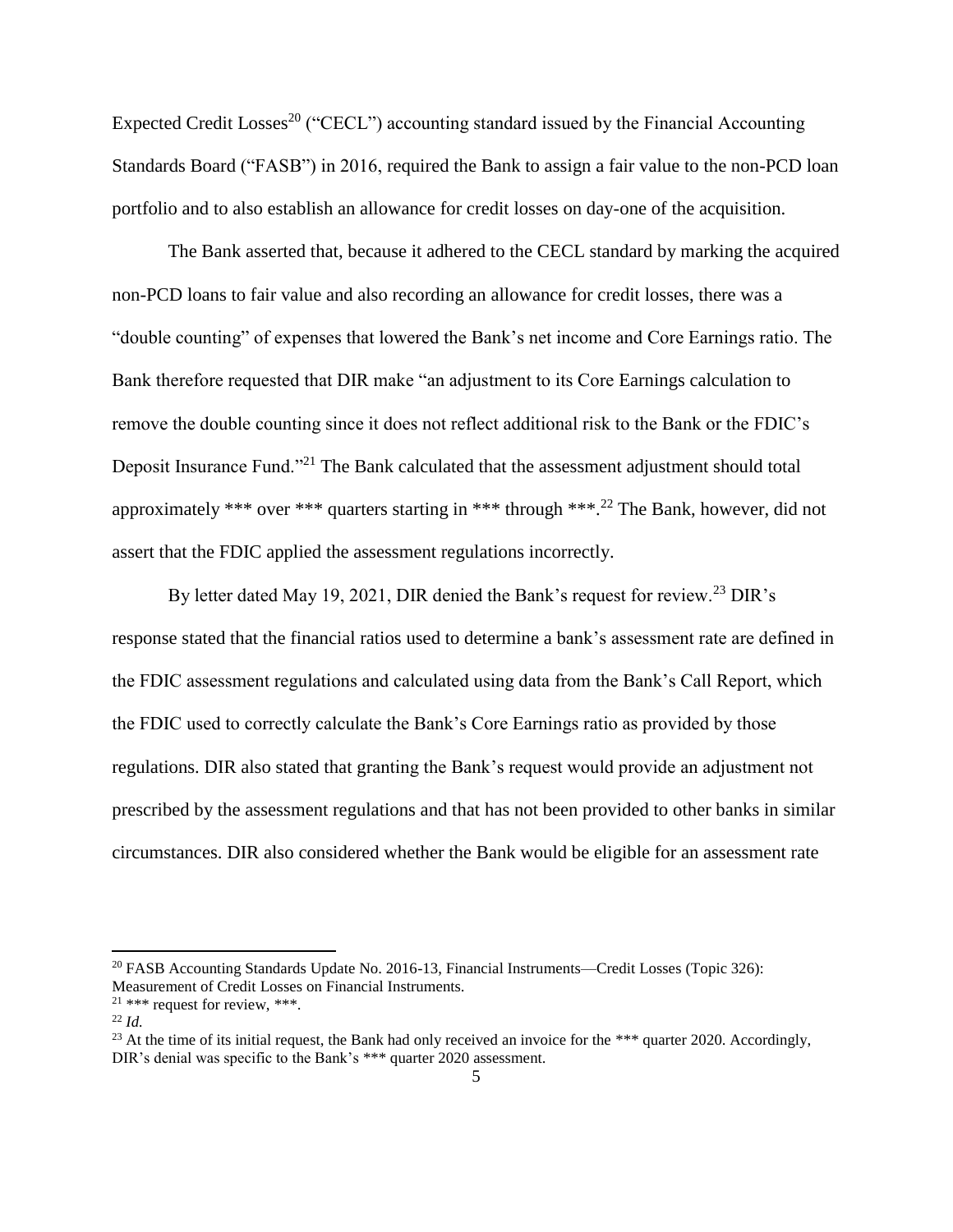adjustment under the Adjustment Guidelines and determined that the adjustment did not meet the five point materiality threshold set forth in those Guidelines.

The Bank timely appealed DIR's denial by letter dated June 17, 2021. In its appeal, the Bank reiterated the arguments set forth in its request for review. Additionally, the Bank asserted that the accounting standard applicable to non-PCD loans—CECL—has been subject to controversy and that two of seven FASB board members dissented when it was adopted.

#### **III. ANALYSIS**

In this case, the Bank requests that DIR adjust the calculation of the Bank's Core Earnings ratio to remove what the Bank characterizes as a duplicative effect caused by the CECL standard applicable to non-PCD loans. The Bank does not assert that the FDIC applied the assessment regulations incorrectly, nor does it assert that the FDIC calculated the Core Earnings ratio erroneously. The Bank does not dispute the underlying Call Report data used to determine the assessment rate.

The Core Earnings ratio is one factor in the Scorecard used to calculate a large bank's assessment rate. The Core Earnings ratio is calculated using information reported by a bank on its Call Report related to net income and average quarter-end total assets. The Core Earnings ratio decreases when net income decreases or total assets increase, all else equal. From a bank's perspective, a higher Core Earnings ratio is generally preferable because it yields a lower assessment rate, all else equal.

The Bank argues that its Core Earnings ratio was negatively affected because the Bank both booked non-PCD loans at fair value and established an allowance for credit losses, as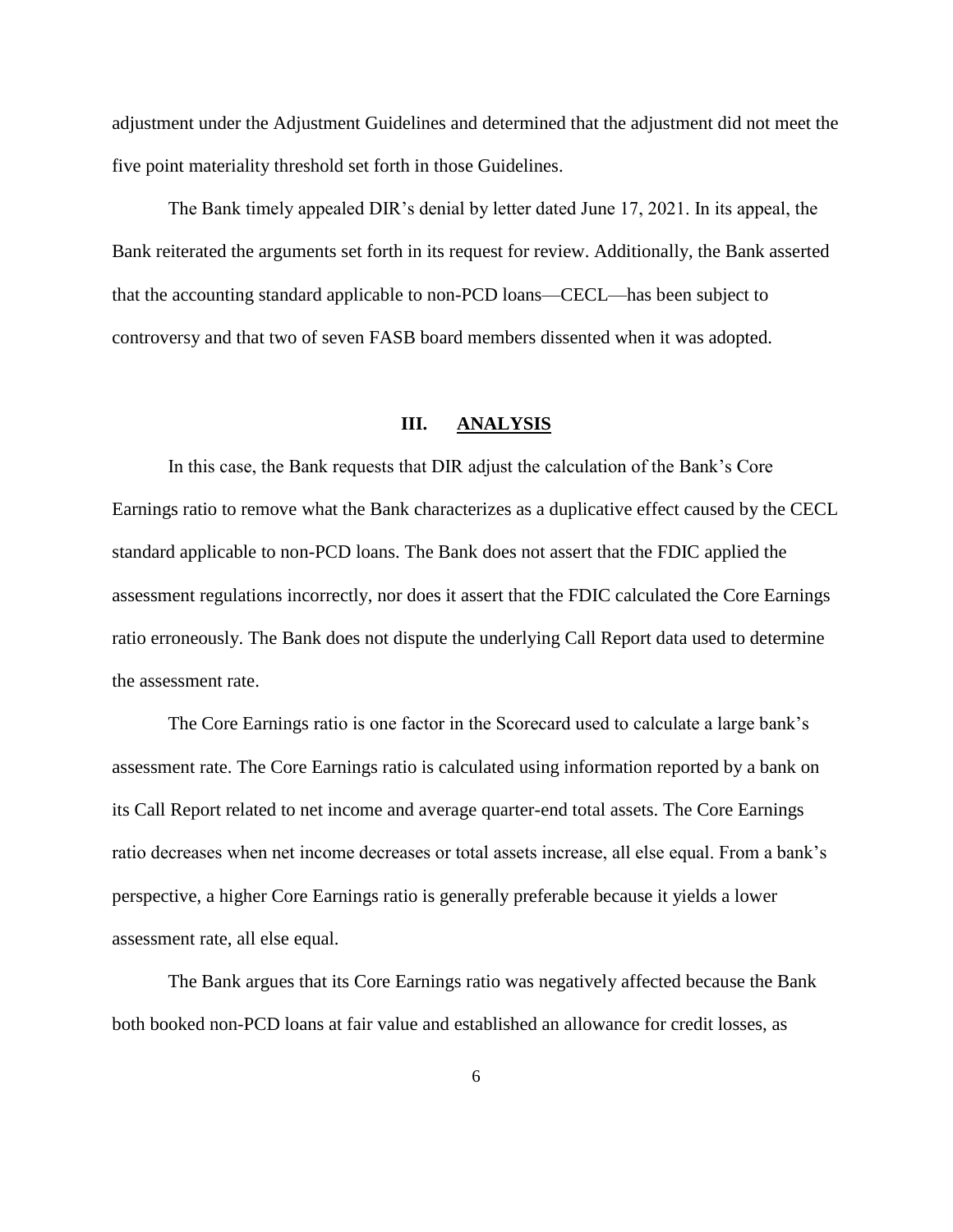required by the CECL standard promulgated by FASB. The Bank asserts that this accounting treatment double counted the credit risk associated with the non-PCD loans, which understated its net income and therefore reduced its Core Earnings ratio, and thus increased its assessment rate. Consequently, the Bank requests that the FDIC adjust its Core Earnings ratio.

To the extent the application of the CECL standard affected the Bank's net income negatively due to the calculation of credits risk associated with non-PCD loans, that result is caused by the accounting methodologies established by FASB, not the FDIC assessment regulations. The purported double counting of credit risk with which the Bank takes issue arises at the financial accounting level and is reflected on the Bank's financial statements notwithstanding the FDIC's assessment regulations. The assessment regulations use the Bank's financial information as a component in determining the assessment rate only after the Bank applies CECL and other GAAP standards, and files the financial information according to the Call Report instructions.<sup>24</sup> Thus, to the extent the CECL standard causes the Bank to report financial information that the Bank believes does not accurately reflect its financial position, FASB is the entity in the best position to address that issue.

Additionally, any effect of the CECL standard on the Bank's net income may be mitigated across subsequent quarters if the non-PCD loans mature and perform. In particular, as the non-PCD loans mature and perform, the fair value discount the Bank booked in the \*\*\* quarter of 2020 will accrete back into the Bank's earnings in future quarters. All else equal, this will increase the Bank's net income and Core Earnings ratio and reduce its future assessments.

 $^{24}$  The Call Report Instructions are generally consistent with GAAP as set forth in the FASB's Accounting Standards Codification. *See* 12 U.S.C. 1831n; FFIEC: Reports of Condition and Income Instructions for the FFIEC 031 and 041 Report Forms (September 30, 2021). With respect to the treatment of PCD loans specifically, the Call Report Instructions follow GAAP standards. *See id.* at page A-102.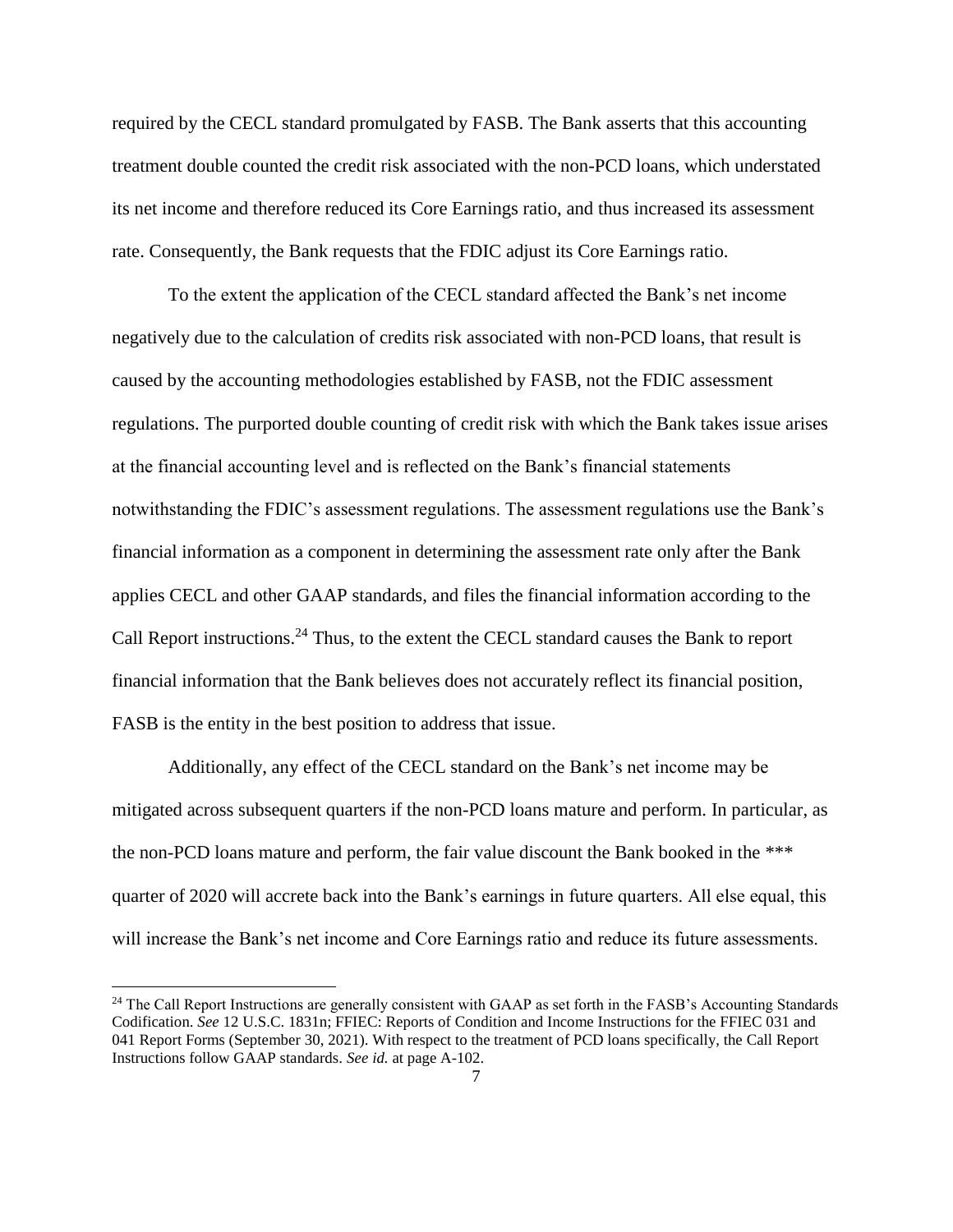## **IV. COMMITTEE'S FINDINGS**

While the Committee understands the Bank's concerns regarding the CECL standard and the effect of CECL on its assessment rate, it is the Committee's view that consistent application of the assessment rules is required for transparency, predictability, and fairness.<sup>25</sup> The assessment regulations and the calculation of the Scorecard's financial ratios apply uniformly to all large banks. The Committee notes that in this case, those regulations were applied correctly and the Bank's assessment rate was calculated correctly based on the Bank's underlying Call Report data.<sup>26</sup>

The Committee finds that application of the assessment regulations in this case is equitable and consistent with how other large banks are treated. Specifically, the CECL standard for non-PCD loans under GAAP is applicable to any bank. To the extent the CECL standard reduces net income reported on the Call Report because of a merger or acquisition, it is not unique to the Bank. Thus, removing the effect of the CECL standard from the Bank's Core Earnings ratio would provide an adjustment that is not provided to other banks in the same or similar circumstances.

Allowing for individualized assessment rates or different treatment for particular banks would undermine the reliability of the risk-based assessment system. As the Committee has

 $\overline{a}$ 

<sup>25</sup> *See, e.g.*, AAC Case No, 2018-01; AAC Case No. 2000-01.

<sup>&</sup>lt;sup>26</sup> The Committee has previously denied requests in which the institution contests an assessment premium based on accurate Call Report data. *See* AAC Case No. 2018-01 (denying bank's request to treat commercial and industrial (C&I) loans differently for assessment purposes, even though they were correctly reported as C&I loans on the Call Report); AAC Case No. 2010-01 (rejecting bank's argument that its capital evaluation for assessment purposes should be based on Call Report data that initially contained goodwill reporting errors, rather than the amended Call Reports in which the bank reported goodwill correctly; the Committee reasoned that the bank is responsible for accurate reporting); AAC Case No. 2009-01 (denying bank's appeal to upgrade its capital evaluation, which was based on data reported on its Call Report).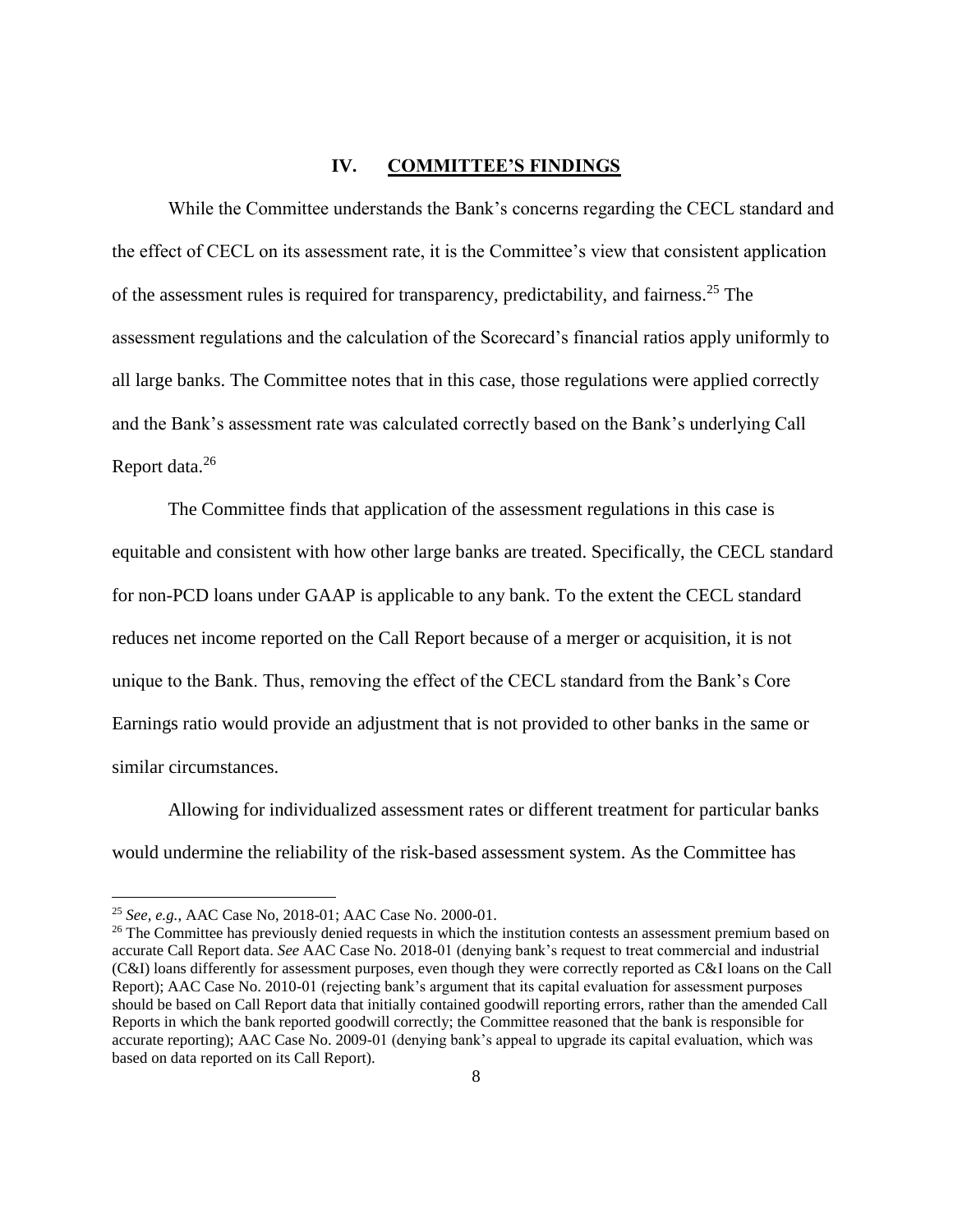stated before, "while exceptions to the rule may, under compelling circumstances, be considered, such must be both rare and well supported if the system is to maintain credibility."<sup>27</sup> Here, the Bank has not established unique or compelling circumstances that would justify an exception to the rule. The Committee notes that the FDIC provides assessment-related resources, including an online calculator that banks may use to understand the assessment effects of future transactions, such as mergers.<sup>28</sup>

The Committee also finds that the Bank has not established unique or compelling circumstances that would justify deviating from the Adjustment Guidelines as promulgated by the FDIC Board. Granting the Bank's requested relief would reduce its total score by less than one point, which is short of the five-point materiality threshold described in the Adjustment Guidelines.

#### **V. CONCLUSION**

After considering the facts and arguments the Bank presented in its appeal, the Committee finds that the circumstances in this case are neither unique nor inequitable so as to warrant adjusting the Bank's Core Earnings ratio. Additionally, the circumstances do not warrant deviating from the materiality threshold described in Adjustment Guidelines. The Bank's assessment rate was correctly calculated under the FDIC assessment regulations using data reported in its Call Report. Although the Committee understands the Bank's position, the Committee does not have a basis for granting relief from the application of the FDIC's

<sup>27</sup> *See, e.g.*, AAC Case No. 2018-01; AAC Case No. 2000-01.

<sup>&</sup>lt;sup>28</sup> The Committee encourages the Bank to contact the FDIC or take advantage of other assessment-related resources that the FDIC provides to understand how future transactions may affect their assessments, such as the online assessment calculator.<https://www.fdic.gov/deposit/insurance/calculator.html> (last visited November 3, 2021).